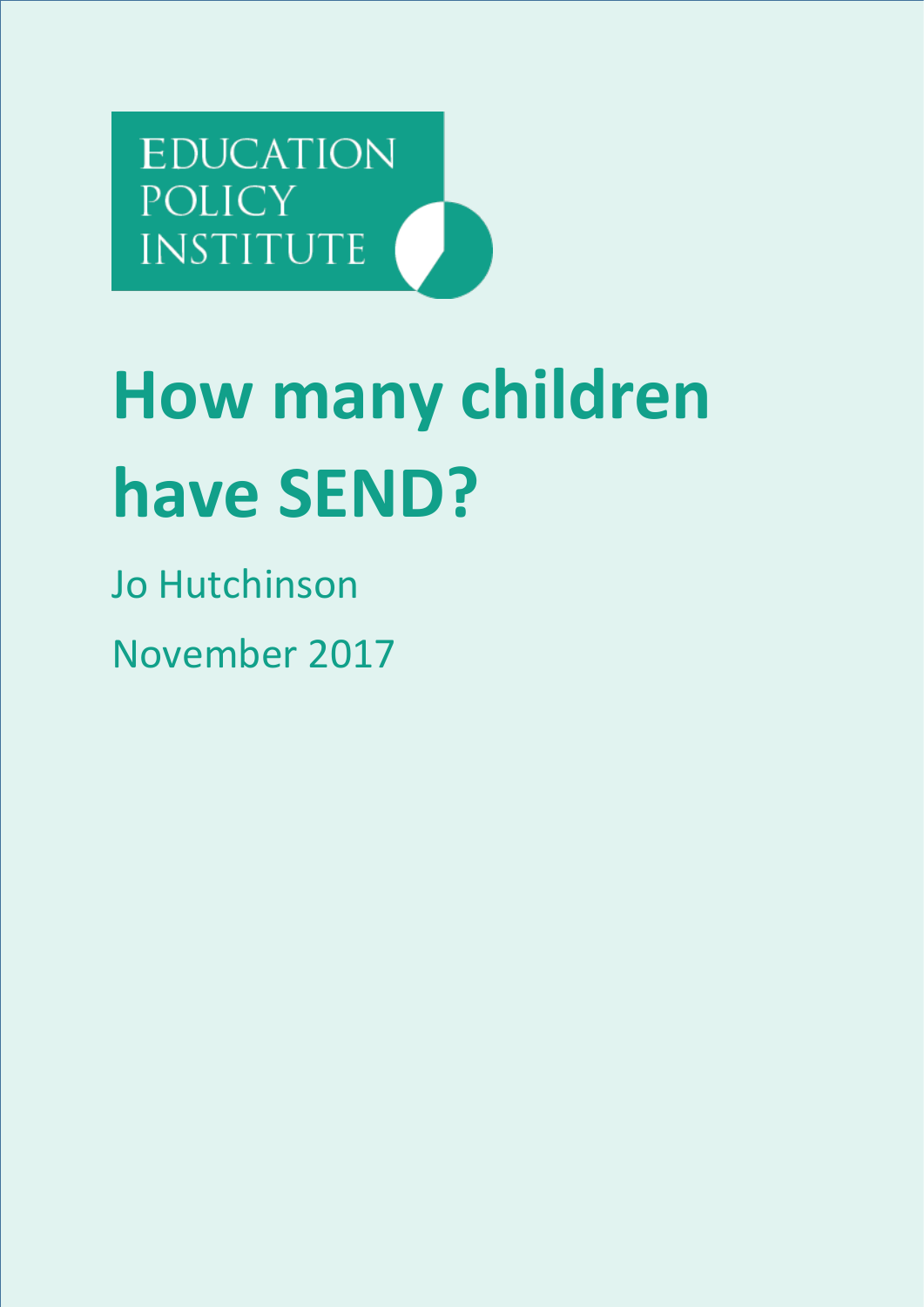## **New research project on Special Educational Needs and Disabilities**

We are pleased to announce a new research project which will investigate how the system for identifying children with Special Educational Needs and Disabilities (SEND) works in England. The research will use administrative data to build a detailed picture of the groups of children who are most likely to be recorded as having SEND, the numbers of children with SEND expected in each part of the country based on this risk profile, and where and when the number of children identified with SEND by their school is higher or lower than expected. The purpose of this research is to examine how fairly and effectively children have access to support for Special Educational Needs and Disabilities according to their needs. We would like to thank the Nuffield Foundation for supporting this project, and our research partners at the NIHR Maudsley Biomedical Research Centre and University of Exeter Medical School.

## **Preliminary analysis of the percentage of children who are identified with SEND**

To launch the research project, we are releasing this note with some preliminary statistics on how many children in each age/year group schools have been identified as having SEND. Official statistics are available for the age profile of children with SEND.<sup>1</sup> However, because these statistics take a snapshot of the number of children with SEND at each age, they do not capture the dynamic nature of the system by which schools continue to periodically assess and review SEND status, resulting in some children ceasing to have SEND, while others are newly identified.<sup>2</sup> The official statistics, while valid and important, only show part of the picture, and this affects how we think about policy.

In this note, where we refer to children 'having SEND', we mean those children that schools have identified with SEND. It is the recorded status of children that we have analysed, which may differ from the reality of whether a special educational need exists.

In this note we present statistics for the percentage of children in each year group who have been recorded with SEND *that year or in any previous year*. In other words, we count how many children have ever had SEND over the course of their compulsory schooling.

#### **Data**

1

We have used administrative data from the National Pupil Database collected via the School Census. These data are recorded by schools to reflect their decisions about when to provide support that is different from or additional to that normally available to other children of the same age. The coverage of the data is all pupils in England who were at the end of Key Stage 4 including those in both mainstream and special schools. SEND status is only recorded for those in state-funded schools.

In this preliminary analysis we include all types of SEND need, and combine all levels of support (children with Education Health and Care Plans or statements of SEND and those with SEND support or support at School Action or School Action Plus). The analysis is conducted on the cohorts of children who reached the end of secondary school (Key Stage 4) in 2014, 2015 and 2016. Reforms to the SEND Code of Practice (which governs the decisions that schools can make about SEND) were underway during this period, therefore we have included both 'old' and 'new' SEND codes.

<sup>1</sup> <https://www.gov.uk/government/statistics/special-educational-needs-in-england-january-2016>

<sup>2</sup> <https://www.gov.uk/government/publications/send-code-of-practice-0-to-25>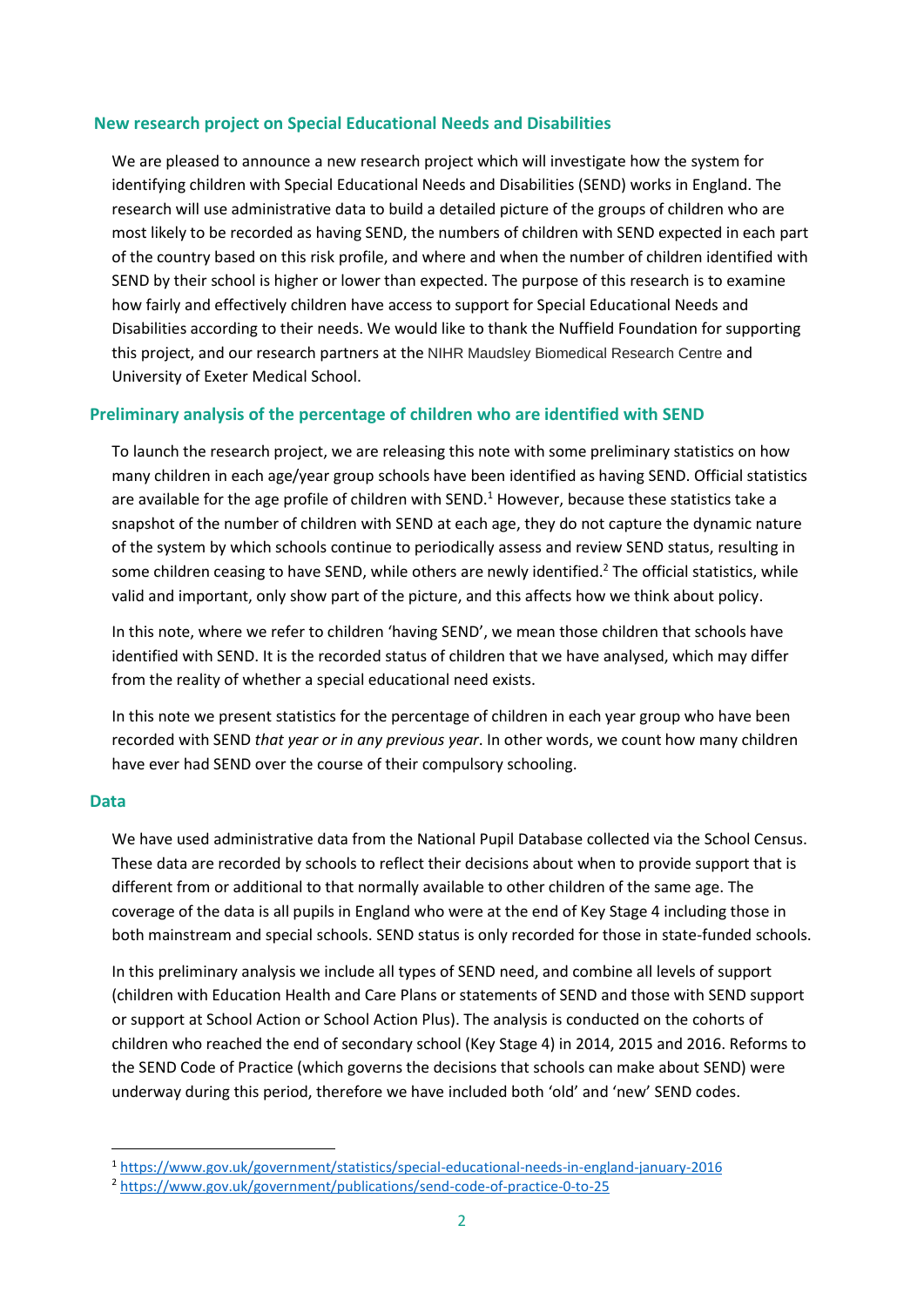### **Results**

There is a striking difference between the percentage of children who have SEND in a given year group (at one point in time) and the percentage of children who have ever had SEND in that year group or previously. While a maximum of 23 percent of children in the 2016 cohort had SEND at any one time (the peak was in Year 5 when they were aged ten), a full 39 percent were recorded with SEND at some point between Reception (age five) and Year 11 (age sixteen). This makes SEND directly relevant to four in ten children, or twelve per class of thirty on average.



Pupils with SEND that year or previously